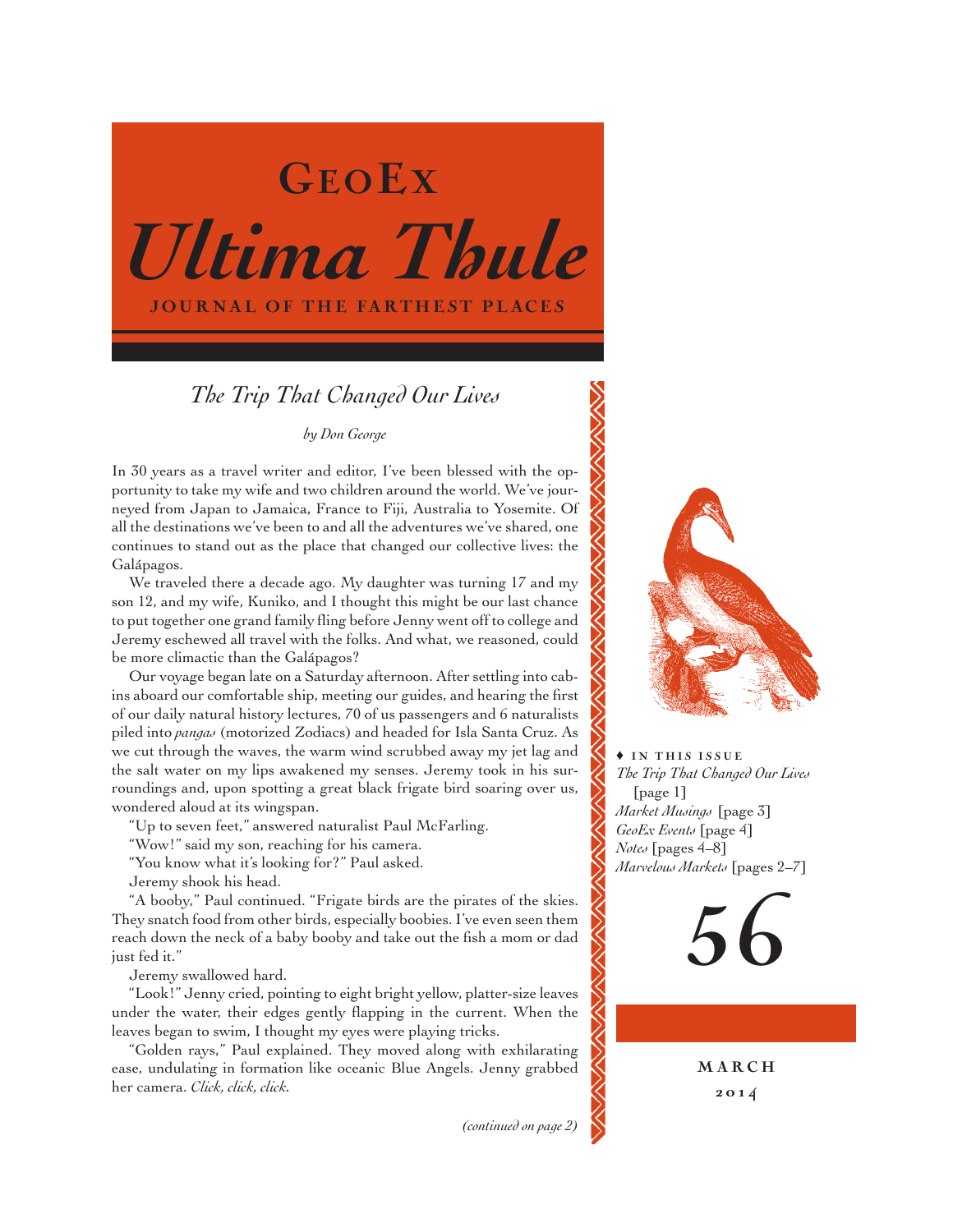## MARVELOUS MARKETS *Spending time at local markets is a wonderful way to unlock the flavors of a culture. Our staff regularly reminisces about their favorite markets and experiences. (And, in the last side note, we invite you to do some similar recalling.)*

#### ♦ M A R V E L O U S M A R K E T S ON E

Jean-Paul Tennant: *The bazaars in Iran are among the most vibrant in the world. Many are centuries old and filled with vendors whose families have been at it for generations. Highly skilled craftsmen split their time between creating and selling. Most memorable was the miniaturist who I watched paint an impossibly detailed portrait using a cat-hair brush on a one-inch-by-one-inch piece of camel bone. It was a masterpiece, done in less than five minutes.*

*Request your 2014 GeoEx catalog (also available as an app) at* [GeoEx.com/Catalog](http://www.geoex.com/forms/catalog-request)*.* •

#### *(continued from page 1)*

In two hours we motored past a spectacular succession of wildlife: pelicans up there, sea turtles over there, sea lions and sharks, two kinds of iguanas, three kinds of mangroves, hundreds of Sally Lightfoot crabs. Overwhelmed, all we could say was "Look! Look! Look!" as if the world were being reinvented before our eyes.

The discoveries continued, day after day. One morning on a walking excursion on Isla Española, Jenny and I had lagged a little behind the others. Suddenly, on the path right in front of us, a female blue-footed booby lifted herself to reveal a bright white egg.

"Dad!" Jenny cried, gripping my arm and pointing. The shell cracked and a new, wet chick appeared. We watched, stunned, as it struggled into the world and its mother plopped protectively over it.

"I've never seen anything like that," Jenny said.

Another day, at the Charles Darwin Research Station in the main town of Puerto Ayora on Isla Santa Cruz, we learned about one of the victories in the ongoing struggle to manage the effects of human presence in the Galápagos: some 2,500 tortoises have been successfully raised and repatriated on their native islands after being rendered nearly extinct by human predation and goats.

That afternoon, in a highland landscape of spindly evergreens, mossdraped cat's-claw brush, and lush, broccoli-like *scalesia* trees, we came upon a field where a group of these giant tortoises had paused on their laborious migration to the ocean. With their thick-ringed carapaces, scaly, bent-in legs, long, leathery necks, and squat, wrinkled heads, they seemed survivors of another age. Jenny recalled the previous evening's lecture: "Fossils show that tortoises—or at least mammals a lot like tortoises were alive when dinosaurs lived." I squatted in front of one tortoise and tried to imagine the weight of the shell on my back, the slow, plodding journey over mud and rock and sand.

In ensuing days, we witnessed a bloody, head-butting battle between land iguanas, walked over ropy flows of *pahoehoe* lava, followed a zigzagging school of leaping dolphins, spied vermilion flycatchers and Galápagos penguins, explored moonscapes of rust-colored volcanic spatter cones, and contemplated repeatedly the sheer miracle that life had ever taken root on these distant, bleak, and barren islands. While snorkeling, Jeremy encountered a shark that was bigger than him, and on another day, a couple of frisky sea lions singled Jenny out for an unforgettable 20-minute, somersaulting play date. Kuniko went from amazement at not having to use a zoom lens to enchantment at the way so many different species live together in raucous harmony.

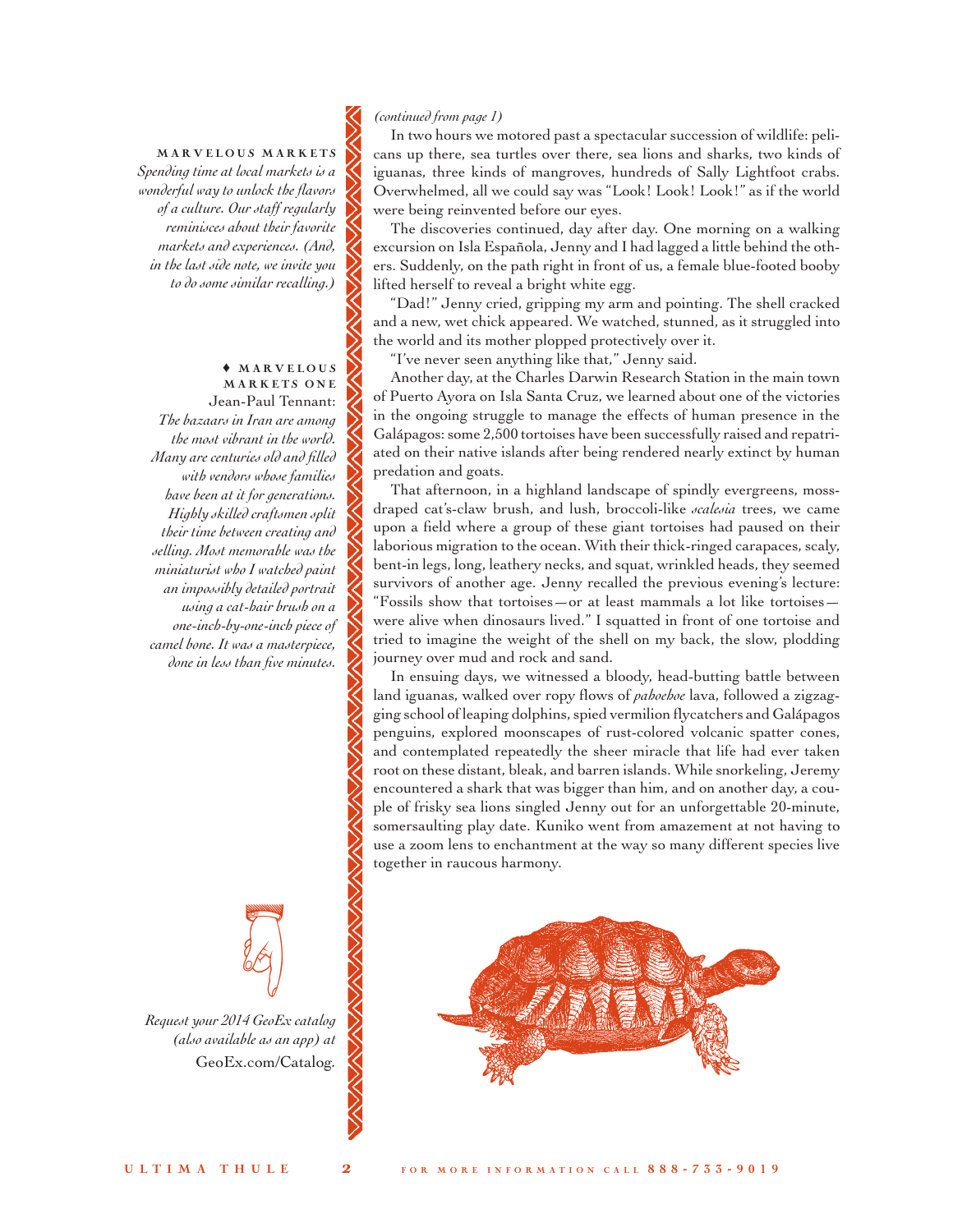Now, ten years later, that trip weaves inside us and around us still. Jenny has become a marine biologist. Jeremy is studying in Japan, nurturing the wanderlust that first took shape among those Ecuadorian islands. Our Thanksgiving conversations are still enlivened by sharks and sea lions, boobies, and iguanas. And as I recall the singular lessons of that enchanted place, it occurs to me that maybe we are unwitting accomplices in a greater evolution than even Darwin knew, one designed to bring back seeds of peace and wonder to plant in the hard rock of our larger world.



## *Market Musings*

Much can be gleaned about a place by spending a little time at its local market. Seeing the layout and what's for sale. Observing the colors, sounds, and aromas. Noticing how the vendors hawk their goods and who is doing the buying. We make a point of introducing our travelers to our favorite markets around the world and never miss the chance to chat about them, as we did not so long ago with celebrated food writer Ruth Reichl. She explained:

Markets are for me the most important part of any trip; I love them. I think you learn so much about a culture from markets. Asian markets tend to be really wonderful. . . . It's where you learn the culture. . . . Probably the most interesting market that I ever went to (other than maybe Tsukiji, the fish market in Tokyo) is the market in Luang Prabang in Laos. That culture eats everything. I saw things in the market that I've never seen anywhere else: every part of the water buffalo from the bile—there are bags of bile—to the skin (both with and without the hair). . . . Everything is eaten, and every kind of insect, spider, bark (tree bark is an important part of one of their national stews). A million different kinds of chilies. It's a real insight into how wasteful we are. I came back from Laos a different kind of cook.

To read more of our conversation with Ruth, visit GeoEx.com/Ruth. And to browse some of our favorite trips that involve markets, see [GeoEx.com/Food.](http://www.geoex.com/trip-activities/motifs/food-feasts)

♦ M A R V E L O U S MARKETS TWO Scott Montgomery: *The Tolkuchka Bazaar in Ashgabat— an amazing mix of absolutely everything for sale, from camels to jewelry to auto parts, with some of the most beautiful (and least expensive) carpets I have ever seen. And the people-watching can't be beat.* 



♦ M A R V E L O U S MARKETS THREE Alysa Pakkidis: *A favorite market of mine is in Chichicastenango, Guatemala. The bright colors of all the fresh fruits and vegetables, combined with the traditional dress of the people, is sensational to see.*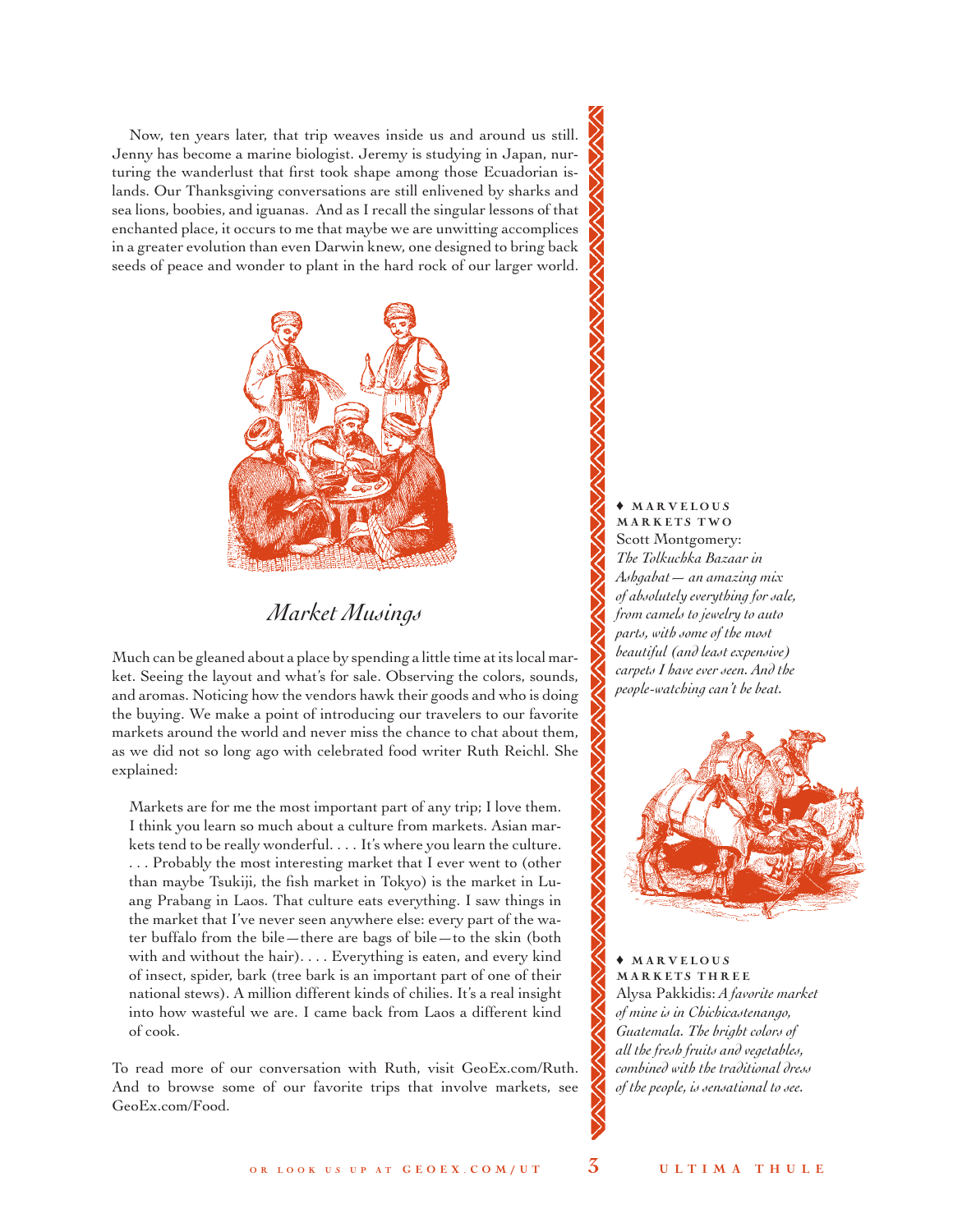#### ♦ M A R V E L O U S MARKETS FOUR

Kai Roath: *I will never forget strolling through the Grand Bazaar in Istanbul, sampling coconutpistachio Turkish delights from as many vendors as I could, while looking for shoes to replace my old, duct-taped Chuck Taylor All Stars, soggy from walking in the rain.*

**MARVELOUS** M A R K E T S F I V E Michael Steigerwald: *Once in Chengdu I went shopping in a market with a local chef who wanted to prepare phoenix and dragon soup for me. The "phoenix" is chicken, the "dragon" is snake, and the soup is said to have aphrodisiacal properties. At the snake shop, they killed a snake for us, skinned it, and drained its blood into a ceramic bowl, which they handed to me. I was expected to drink it, which of course I did without hesitation. After dinner, the same chef took me to a disco. All I remember is being dragged up onstage by a bevy of local beauties and dancing with abandon 'til the wee hours. I may have been singled out because I was the only Westerner among thousands of gyrating Chinese, but who knows, maybe the soup had some effect as well.* 

# *GeoEx Events: Fall Successes and What's to Come*

Thanks to all who made our events and fundraising efforts this past fall such a success. With your help, our evening with Buddhist scholar Dr. Robert Thurman raised \$11,000 for Tibet House, an organization dedicated to preserving Tibet's unique culture. We're also pleased that the Bhutan Custom Trip we donated to a Tibet House auction was won by a very generous bidder, soon winging his way to the Land of the Thunder Dragon. Finally, our sold-out event featuring conservationist Kris Tompkins not only raised funds for Conservación Patagónica, it also boosted awareness of the nearly complete Patagonia National Park—Kris' sensational slide show inspired many of us to plan a visit.

Looking ahead, we're counting down the minutes to Don George's conversation with acclaimed travel author Carl Hoffman (March 28 in the Bay Area) and to hearing blind climber Erik Weihenmayer speak about his adventures on some of the world's toughest ascents (April in Seattle, benefiting No Barriers, a boundary-pushing nonprofit). We hope you'll join us. Please stay tuned t[o GeoEx.com/Events](http://www.geoex.com/about/events) for details.



*Notes*

#### EVERYBODY IS TALKING ABOUT IRAN

It lifts our already high spirits to hear the recent positive buzz about Iran, a place GeoEx has taken travelers since 1993. The *Financial Times* named the country one of 2014's hottest new travel destinations for Americans (hot for us, too: GeoEx departures are filling quickly). It's a place for lifelong learners who want to know more about an unfamiliar culture, our CEO Jean-Paul Tennant explained during a recent *Huffington Post Live*  interview. He went on to share that GeoEx travelers (he among them) return from Iran saying it's "a wonderful place, and that they've met some of the friendliest and warmest people that they've experienced anywhere in the world."

Geopoliticians we're not. We consider it more of our business to connect our guests with amazing, culturally rich, and often astonishingly different places that open our minds. Our warm people-to-people encounters in Iran remind us that we made the right career choice.

On *Treasures of Persia*, after visiting some of Tehran's glittering grandeur, including Golestan Palace and the National Jewels Museum, we drive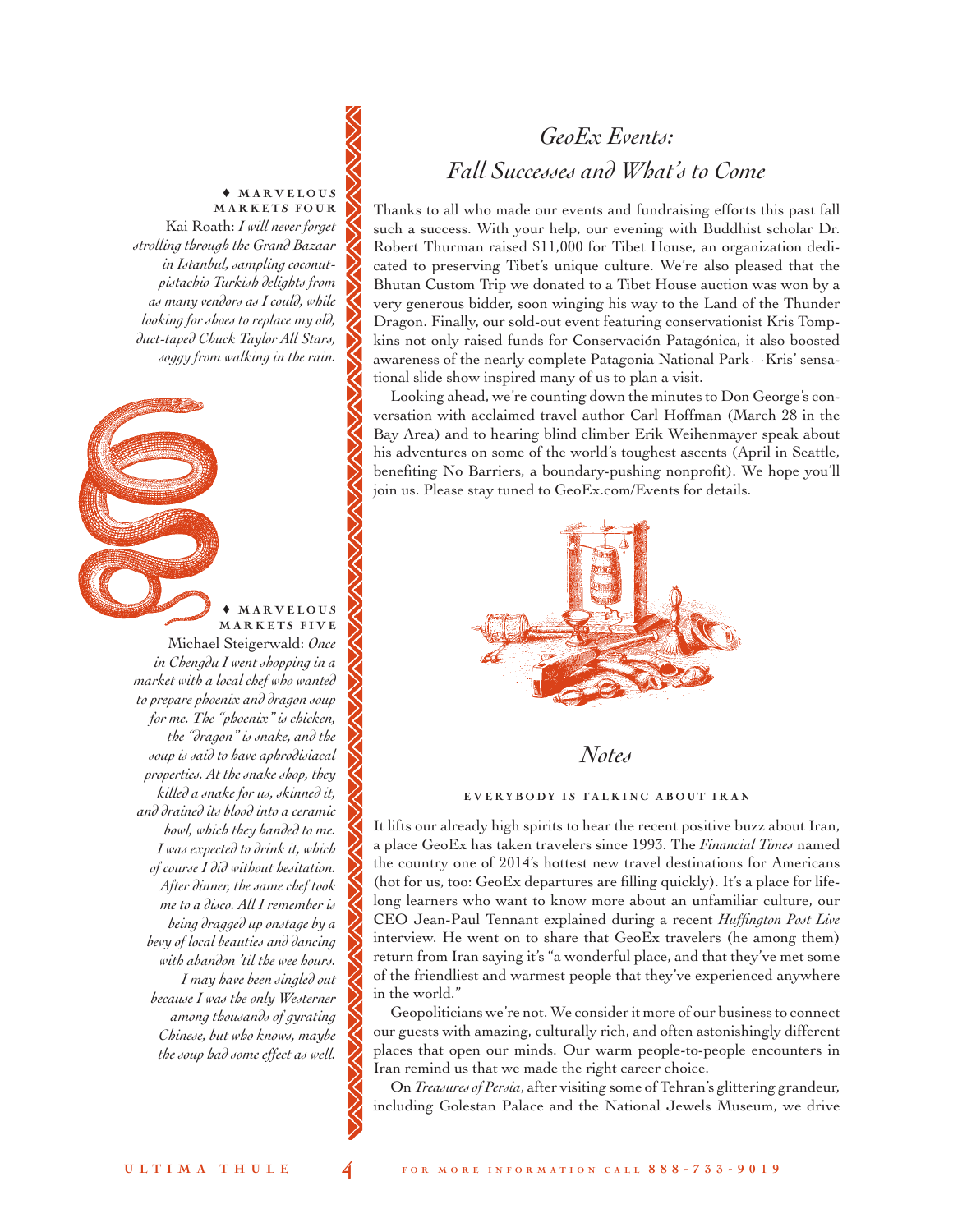southwest to Hamadan and north via Soltanieh and Takht-e-Suleiman, to the great bazaar city of Tabriz. We fly to Shiraz, onward to Persepolis, and then to Esfahan, where we end the day at an enormous market with many handicrafts sold by merchants skilled at the art of bargaining. Here we learn to negotiate with equal parts humor and gumption. Call Piper Christian or Starla Estrada to learn more about our fall journey (October 13–31)—sooner is better, due to lead time for visas.



MOVED BY THE HIMALAYA

Dreaming of the Himalaya is commonplace—but actually traveling there is extraordinary. Our *Himalayan Kingdoms* (September 14–29 and October 19–November 3) is a 16-day introduction to Tibet, Nepal, and Bhutan, the three humble powerhouses of this magnificent Buddhist center. In these rugged locations, we travel in a level of style and comfort unknown to this land's first explorers.

Based from impressively luxurious lodgings and supported every step of the way, we revel in Lhasa (which means "country of the gods") at the powerful yet inviting Potala Palace. We soak up markedly different Kathmandu, a bustling, madly colorful city and a fascinating juxtaposition of medieval and modern. And we hear legends of the Divine Madman along our hike through the stunning Punakha Valley. Beijing is our gateway city, and we take advantage by visiting the Temple of Heaven, the grandest of its four great temples, and strolling atmospheric *hutongs* (small, centuriesold alleyways that were the center of life for citizens living outside the Imperial Palace).

If you're bewitched by Bhutan (it's one of our favorite places) and would rather make it the sole focus of your journey, consider *Essence of Bhutan*, a great 14-day cultural overview; *A Hiker's Paradise,* a 12-day journey with splendid day hiking; and *Sacred Festivals of Bhutan*, perfect for fall departures this year. Michael Steigerwald or Simon Krejcik will happily talk you through the many Himalaya options.

#### A DYNAMIC DUO: GALÁPAGOS AND MACHU PICCHU

If the Galápagos Islands are on your bucket list, but you also have designs on Machu Picchu, you'll be glad to know that our Latin America aficionada Natalie Crow has designed a customizable journey that seamlessly weaves them together. "*Machu Picchu & the Galápagos*," she says, "is an adventure that packs in the most satisfying combination of cultural and natural history of any trip on our roster of South American ramblings."

*(continued on page 6)*



*For more literary travel musings, visit our blog at* [GeoEx.com/Blog.](http://www.geoex.com/blog)

♦ M A R V E L O U S MARKETS SIX Jennine Cohen: *In Salta's charming alleys and small markets, you can find textiles that have the vivid colors one would expect in Peru or Bolivia, but with a sophisticated, European design, thanks to the Buenos Aires influence. Every time I go, I bring an extra duffle bag, which comes home filled to the brim with gorgeous treasures.* 

♦ M A R V E L O U S MARKETS SEVEN Alice Howell: *Visiting a market stand in Hanoi that had big bull frogs and other slimy, slithery creatures. Then being tricked into eating a bull frog's leg by my wily, grinning Vietnamese guide. I have to say, it was tasty.* 

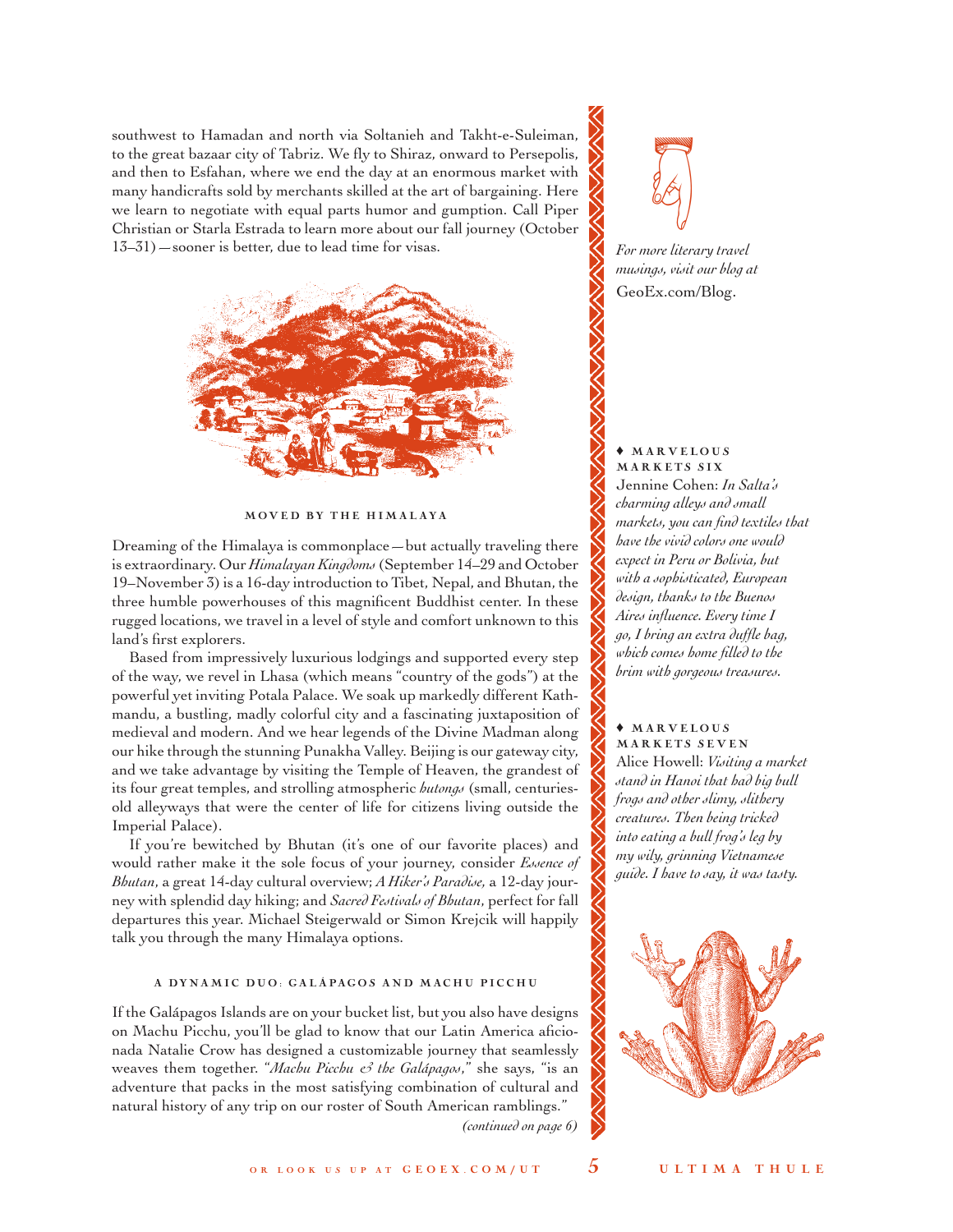

*To reach the travel wizards noted here, please call* 888-733-9019.

#### ♦ M A R V E L O U S MARKETS EIGHT

Urs Hofmann: *Spending hours with "the keeper of the keys" walking through the souk in Aleppo, exploring hidden treasures and getting invited to tea under the moonlight by the imam of a small mosque near the citadel.*



♦ M A R V E L O U S MARKETS NINE Errin Mixon: *Psar Chaa market in Siem Reap is the only place I've ever found silk blouses, souvenirs, and pigs' heads all under one roof.*

#### *(continued from page 5)*

The landlubber portion takes place in Peru, where you pause for a night in Cusco, described by Jan Morris as "a little city of such supreme interest and historical symbolism, of such variety and punch, that it combines the compulsions of Stonehenge, a small Barcelona, and a Kathmandu." But Machu Picchu is naturally the showstopper: you'll marvel at its stonework so staggeringly precise that there's no need for mortar. We'll tailor this Peruvian portion to your interests; if you love active outdoor activities, for example, we can arrange rafting, kayaking, and mountain biking. Then on to the Enchanted Islands, where home is a ship large enough to provide great comfort and amenities, yet small enough to offer an intimate sense of sailing on the high seas. For eight great days (or fewer, if you have less time), you'll cruise, snorkel, walk, and meet the archipelago's friendly, eccentric residents.

Space is already tight for summer and even winter holidays, so we encourage travelers to lock in plans now. And if you're not a fan of sleeping on boats, ask about the Galápagos Safari Camp, modeled after Africa's best permanent luxury tented camps and nestled into the highland cloud forest—we have exclusive holiday departures lined up (December 20–27 and December 25–January 1). Natalie is ready to plan your South America getaway.



### THE OKAVANGO: JEWEL OF THE KALAHARI

We think of the Okavango Delta as one of the earth's most masterful failures. It appeared only when the 1,000-mile-long Okavango River neglected to find an outlet to the sea, melting instead into the Kalahari and creating what looks from the sky like a well-integrated root structure of shallow, jagged streams. The river's "splendid death," in the words of photographer and naturalist Frans Lanting, brought to life a happy symbiosis between elements and animals, and one of the planet's most astounding wildlife bonanzas.

Our *Miraculous Delta* journey (July 3–14, August 14–25, August 29– September 9, September 28–October 9) delves into its wonders. We happily hobnob with pachyderms in the private Linyanti Concession, which is home to more than 80,000 of them. We spot myriad migratory birds, from vibrant kingfishers and vocal cuckoos to colorful bee-eaters, marveling at the fact that they're just a few of the 380 avian species found in the region. We return to camp to dine sumptuously, sit around a crackling fire listening to a lion roar in the distance, and bed down in well-appointed "tents" with en-suite bathrooms. We go on to explore three other camps and reserves, each more stunning than the last, ending with Chitabe's brilliant scenery: vast open floodplains, marshes, grasslands, and mopane and acacia woodlands, all humming with the delta's astonishing denizens. To find out more about this safari—and the easy extension to Victoria Falls contact Piper Christian, just back from Botswana herself.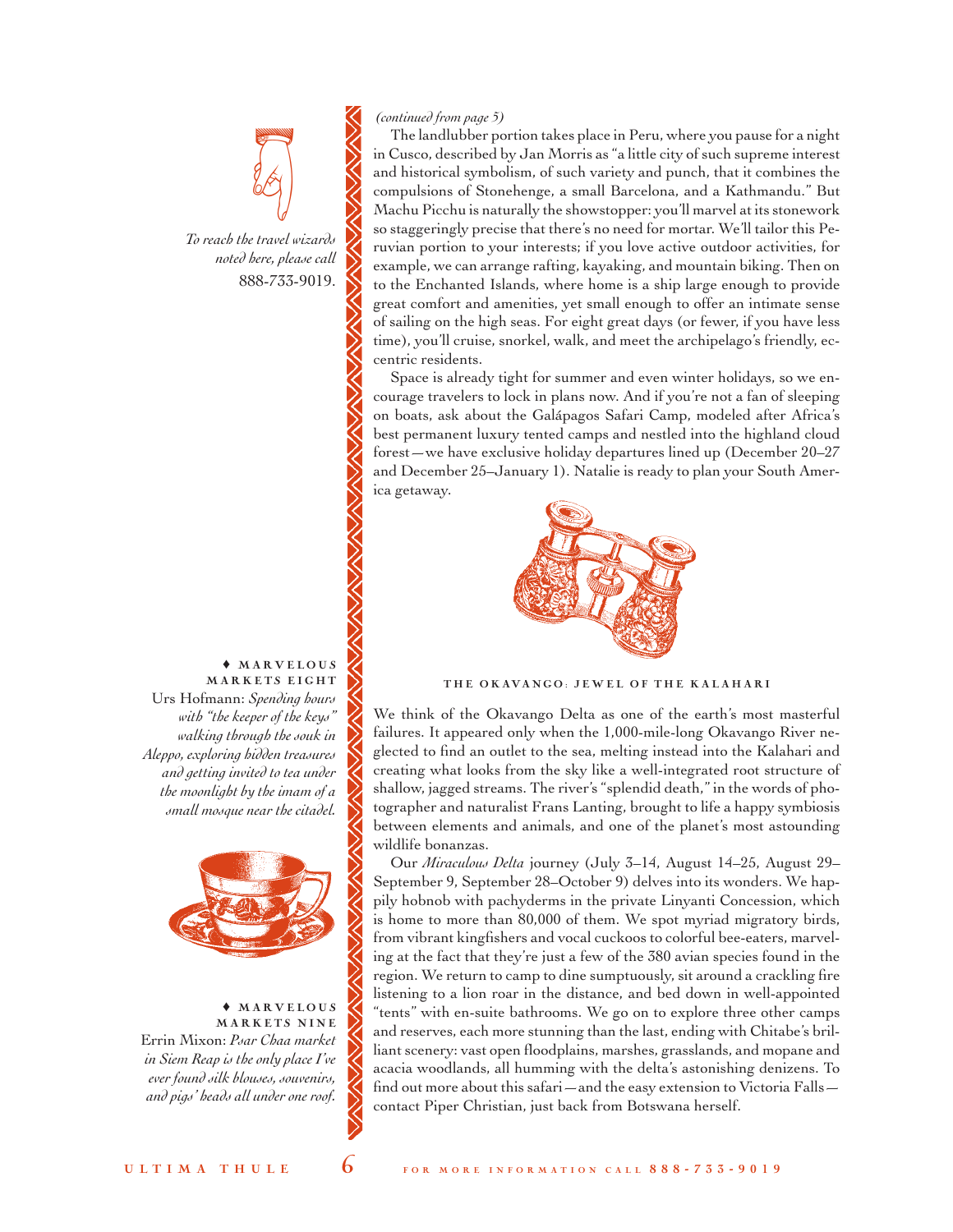#### THE LURE OF THE 'STANS

Place-names often provide us with the first glint of inspiration for travel. And why shouldn't we let them call us? Our 21-day *Epic of Central Asia* (September 4–24) is a fitting elixir for anyone who tingles with excitement at the sound of Samarkand, Khiva, Bukhara, or the 'Stans. It's all the old-fashioned romance that you would expect from this storied part of the world, and the beautiful absurdity that you might not. To name one example: Turkmenistan's capital, Ashgabat, was rebuilt with government oil money after total destruction in the 1948 earthquake; the result is a sense of empty grandeur, with its white marble and numerous fountains in a barren landscape, lit up at night by neon.

In addition to the sensational Islamic architecture and history here, we explore riveting markets—like Ashgabat's famed Tolkuchka Bazaar, where one still finds exquisite examples of traditional Turkmen carpets, heavy silver jewelry, finely embroidered *khalats* (overcoats), and silk scarves. We meander through vivacious Bukhara, an ancient Silk Road trading hub that many believe is still the best place to shop in Uzbekistan. Here three dome-covered markets remain. Kyrgyzstan offers Karakol's bazaar, a livestock market of the most authentic kind. Nomads travel great distances to buy and sell their cows, sheep, and horses in an idyllic setting, where we're warmly hosted. Throughout, we enjoy interactions with local artisans and admire their handiwork, which further our acquaintance with the area's rich history. Sara Barbieri is the one to call.



#### THE ROMANCE OF TRAIN TRAVEL REVISITED

Little evokes the grand, elegant, romantic notion of travel more than journeying aboard an exquisitely appointed train through a distant, exotic land. Urs Hofmann, our most seasoned train specialist, has our hearts thumping about two rail expeditions in particular, as well as a couple enticing special offers.

*Caravans & Conquerors* (October 16–31) rolls through the southern Caucasus (Armenia, Georgia, and Azerbaijan), dazzling you with mountain landscapes and riveting history, crosses the vast Caspian Sea, and carries you through the glorious and legendary sites of Turkmenistan, Uzbekistan, and Kazakhstan. *A Taste of the Silk Road* (October 29–November 10) traces one of the world's most celebrated trade routes from Almaty, Kazakhstan, to Moscow, Russia, stopping along the way to explore sublime monuments of the Silk Road in cities such as Bukhara and Merv. Urs is here to help steer you to the right adventure, and he encourages you to start planning soon, as both trips require about three months to prepare visas. Another reason to act fast: **You may be eligible for free**  *(continued on page 8)*

#### ♦ M A R V E L O U S MARKETS TEN

Vassi Koutsaftis: *Negotiating for a carpet for a client in 1986 in Kashgar. It took about 30 minutes and included three cups of awful tea, my sister's hand in marriage, multiple murders, and a green card for this carpet seller's unattractive daughter. We got a good price, but the carpet guy is still waiting for my sister!*



#### ♦ YO U R MA R V E L O U S M A R K E T ?

*We'd love to hear about your favorite market—big, small, anywhere on the planet. Please e-mail us at info@geoex.com with yours, along with a photo, and we'll post our favorites on Facebook. Please give us your name as you'd like it to appear, keep your notes short, and enjoy reminiscing.*



*Share this* Ultima Thule *with friends: a PDF version is available at*  [GeoEx.com/UT56.](http://www.geoex.com/~/media/Files/Ultima-Thule_56.ashx) 

CST #1006401-10